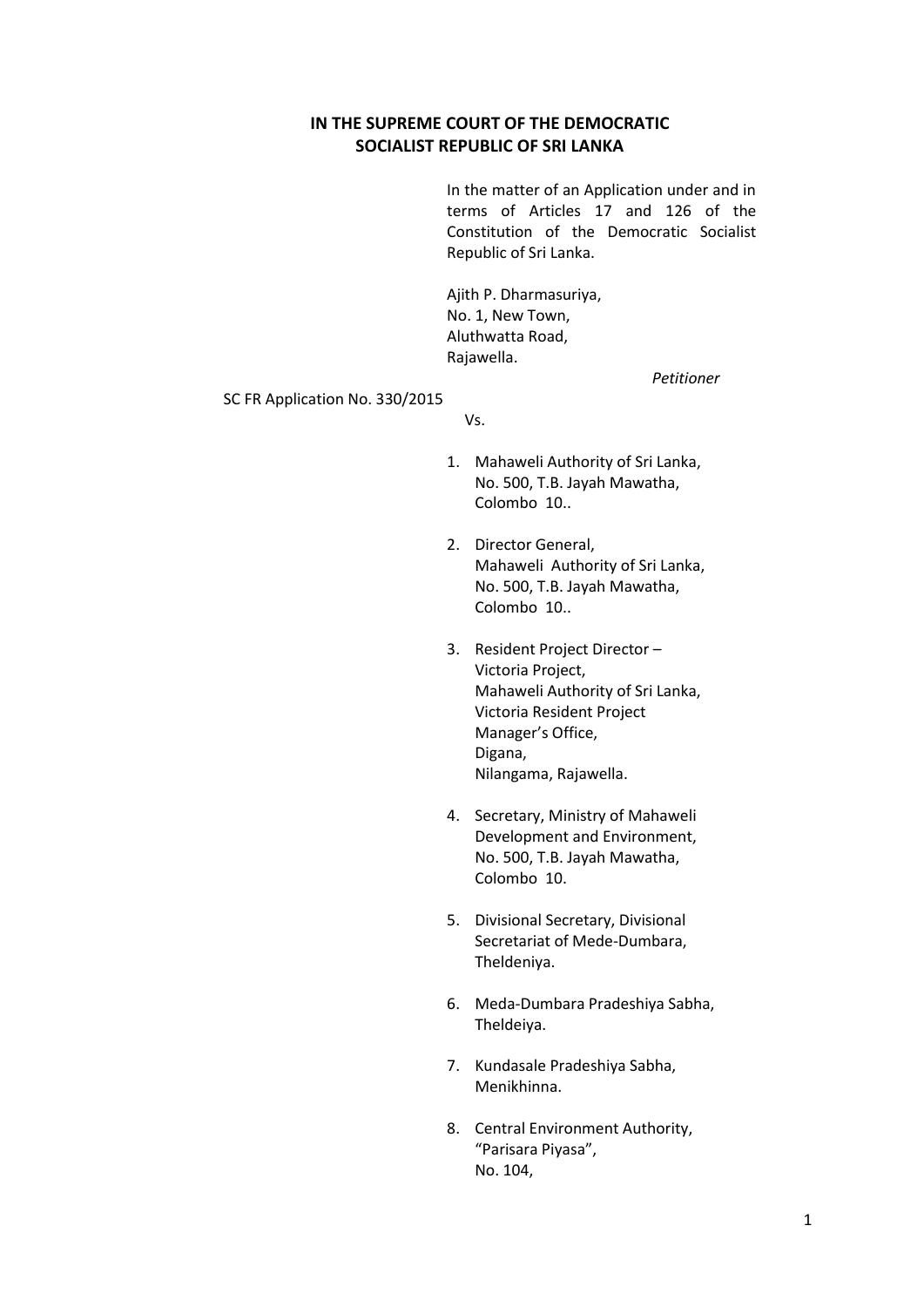|                            |                | Robert Gunawardene Mawatha,<br>Battaramulla.                                                                                                                                                                                                                                                                                                                                      |
|----------------------------|----------------|-----------------------------------------------------------------------------------------------------------------------------------------------------------------------------------------------------------------------------------------------------------------------------------------------------------------------------------------------------------------------------------|
|                            |                | 9. Hon. Attorney General,<br>Attorney General's Department,<br>Colombo 12.                                                                                                                                                                                                                                                                                                        |
|                            |                | 10. E.M.M.W.D. Bandaranayake,<br>No. 77/2A, Kanda,<br>Karalliyadda, Theldeniya.                                                                                                                                                                                                                                                                                                   |
|                            |                | 11. E.M. Wijeratne,<br>No. 250/06, Kandy Road,<br>Karaliyadda,<br>Theldeniya.                                                                                                                                                                                                                                                                                                     |
|                            |                | 12. R.K. Abeykoon,<br>No. 6, Kolongahawatta,<br>Kengalle.                                                                                                                                                                                                                                                                                                                         |
|                            |                | 13. J.M.R. Bandara Jayasundara,<br>C/o. Mahaweli Authority of Sri Lanka,<br>Victoria Resident Project Manager's<br>Office, Nilangama, Rajawella.                                                                                                                                                                                                                                  |
|                            |                | 14. W.M.M. Costa,<br>Rathmaloya Road,<br>Balagolla.                                                                                                                                                                                                                                                                                                                               |
|                            |                | 15. J.M.U.W. Barnes Rambukwelle,<br>Opposite Theldeniya<br>Magistrate's Court/District Court,<br>Theldeniya.                                                                                                                                                                                                                                                                      |
|                            |                | <b>Respondents</b>                                                                                                                                                                                                                                                                                                                                                                |
| <b>BEFORE</b>              | $\ddot{\cdot}$ | K. Sripavan, C.J.<br>Nalin Perera, J.                                                                                                                                                                                                                                                                                                                                             |
| <b>COUNSEL</b>             |                | Nilshantha Sirimanna for the Petitioner.<br>Rajitha Perera, Senior State Counsel for the $1st$ –<br>$4^{th}$ , 5 <sup>th</sup> and $6^{th}$ Respondents.<br>P. Ekanayake for the 6 <sup>th</sup> Respondent.<br>Manohara de Silva, P.C. for the 10 <sup>th</sup> , 11 <sup>th</sup> ,<br>$12^{\text{th}}$ , $13^{\text{th}}$ , $14^{\text{th}}$ and $15^{\text{th}}$ Respondents. |
| <b>ARGUED ON</b>           |                | 23.09.2016                                                                                                                                                                                                                                                                                                                                                                        |
| <b>WRITTEN SUBMISSIONS</b> |                | 11.03.2016 by the Petitioner                                                                                                                                                                                                                                                                                                                                                      |
| <b>FILED ON</b>            |                | 12.10.2016 by the $1st$ to $4th$ Respondents.                                                                                                                                                                                                                                                                                                                                     |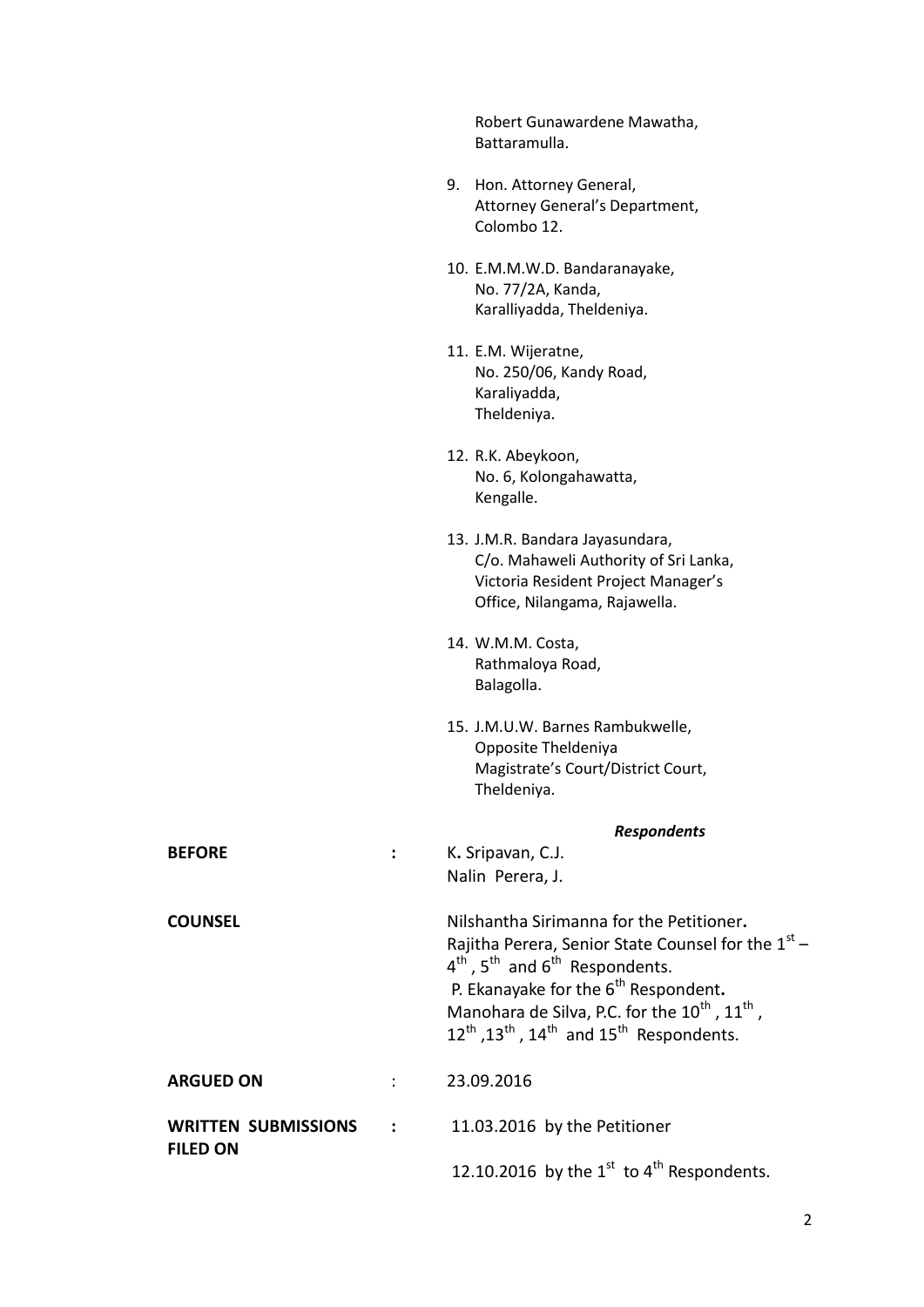## 12.02.2016 by the  $10^{th}$  to  $15^{th}$  Respondents.

**DECIDED ON : 09.01.2017**

## **K. SRIPAVAN, C.J.,**

When this Application was taken up for support, Learned the President's Counsel appearing for the  $10^{th}$ ,  $11^{th}$ ,  $12^{th}$ ,  $14^{th}$  and  $15^{th}$  Respondents raised the following two Preliminary Objections to the maintainability of this Application.

**-----**

- (i) The Petitioner's Application and/or the reliefs sought are out of time in terms of Article 126 of the Constitution; and
- (ii) The Petitioner has failed to comply with Rule  $44(1)(b)$  of Part IV of the Supreme Court Rules of 1990.

The Petitioner by his Petition dated 16.08.2015 instituted this Application in the best interests of the public, having regard, inter alia, to Article 28(f) of the Constitution and in order to benefit the public and most significantly, **the environment.** (emphasis added).At paragraph 35 of the Petition, the Petitioner states as follows:-

"*The Petitioner was most shocked and surprised when he became aware on 17.07.2015 that the 1st Respondent had purportedly decided on or about 28.05.2015, to, inter alia,* 

- (a) issue annual permits to the **10th to 15th Respondents in respect of Victoria Reservoir reservation lands;** (emphasis added)
- (b) introduce additional conditions in such permits issued to the  $10^{th}$  to  $15^{th}$ Respondents with regard to the effecting of additional constructions on the said lands;
- (c) take action against all other persons who had effected constructions within the said 100 Metre reservation of the Victoria Reservoir,
- (d) take action to cancel annual permits issued to 127 other persons who had (allegedly) not effected any constructions on the said reservation lands, ad provide them with alternate Mahaweli lands"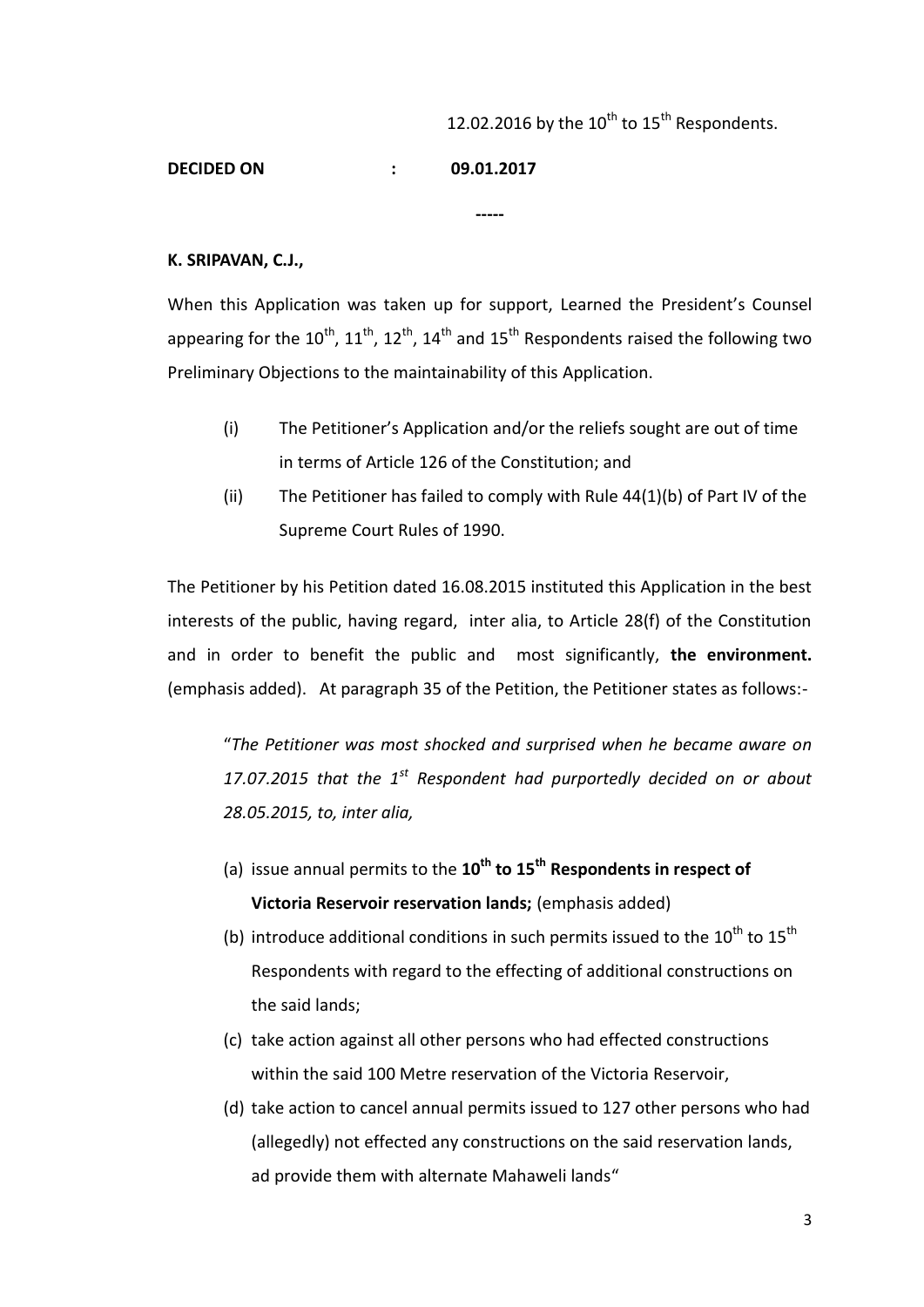At Paragraph 36 of the Petition, the Petitioner claims that no lawful basis, grounds or reasons are contained in the said purported "Memo" in order for the Respondent Board to justify the alienation of such reservation lands to the  $10^{th}$  to  $15^{th}$ Respondents on permits. The Petitioner further alleges that the said six parcels of the land alienated to the  $10^{th}$  to  $15^{th}$  Respondents admittedly located within 100 Metres from the full supply level of the Victoria Reservoir.

The Directive Principles of State Policy emphasize the dignity of the individual and the worth of the human person by obliging the State to take various measures for the purpose of securing and protecting the environment. Preservation of the environment and keeping the ecological balance unaffected is a task which is not only an obligation of the successive Governments but also every citizen must undertake as a social obligation. The word "environment" is of broad spectrum which brings within its ambit " a hygienic atmosphere and ecological balance". It is therefore not only the duty of the State but also the duty of every citizen to maintain hygienic environment. Hygienic environment is an integral facet of a right to healthy life and it would be impossible to live with human dignity without a humane and healthy environment. Therefore, there is a constitutional imperative on the State and its agencies not only to ensure and safeguard proper environment but also an imperative duty to take adequate measures to promote, protect and improve the natural environment.

I would like to emphasize the following observations made by Sathasivam, J. in *U.P. Pollution Control Board* Vs. *Bhupendra Kumar Mody* (2009) 2 SCC 147 -

" ….. *Courts cannot afford to deal lightly with cases involving pollution of air and water. The message must go to all concerned persons whether small or big that the Courts will share the Parliamentary concern and legislative interest of the Act to check the escalating pollution level and restore the balance of our environment. Those who discharge noxious polluting effluents into streams, rivers or any other water bodies which inflicts detriment on the public health at large should be dealt with strictly de hors to the technical objections."*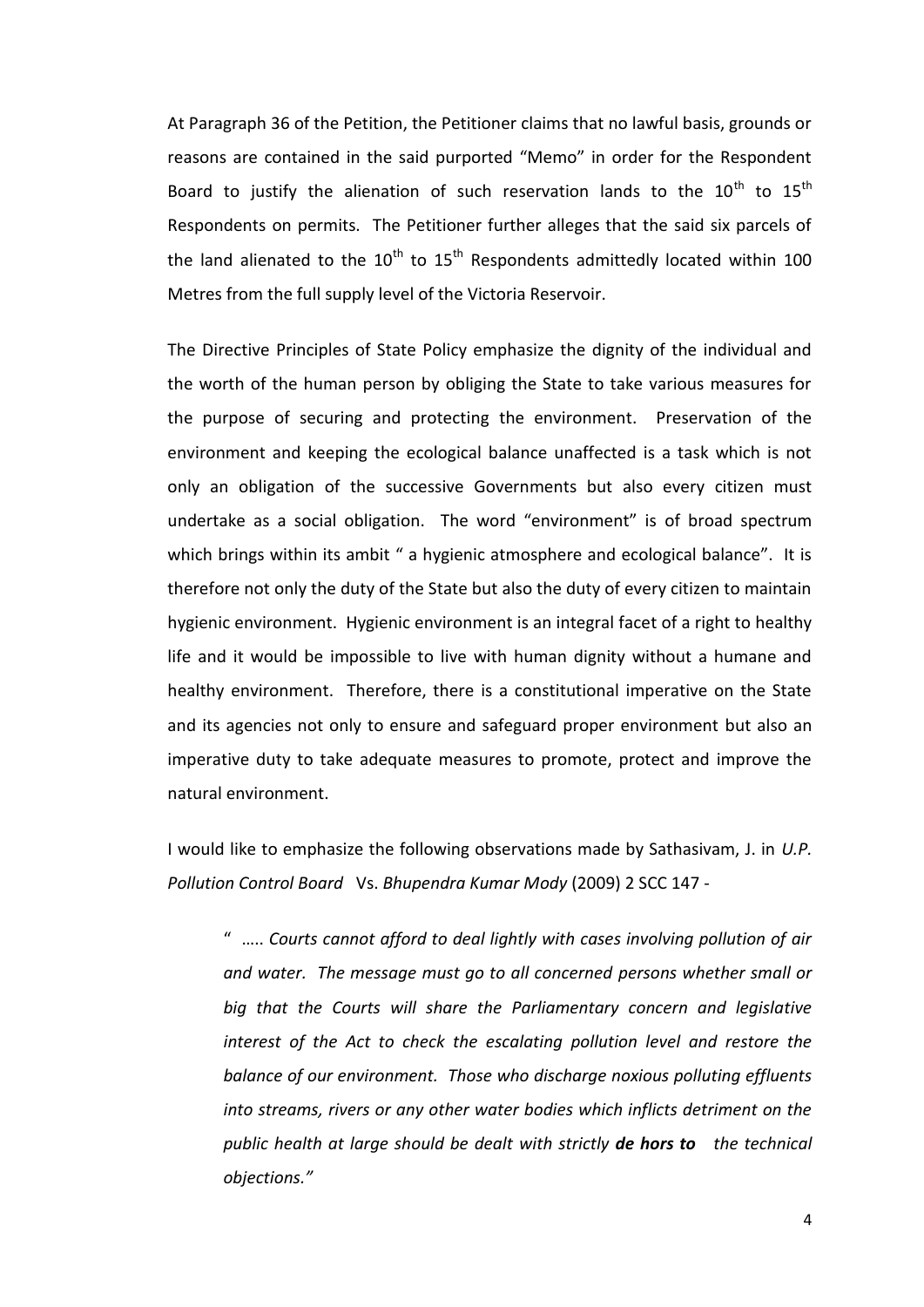The Fundamental Rights referred to in Chapter III of our Constitution should be interpreted in the light of the Directive Principles of State Policy and the fundamental duties referred to in Article 28. By defining the constitutional goals, the Directive Principles and fundamental duties set forth the standards or norms of reasonableness which must guide and animate governmental action.

If no one can maintain an action for redress of a public wrong or public injury, it would be disastrous to the rule of law for it would be open to the State or a public authority to act with impunity beyond the scope of its power or in breach of a public duty owed by it. The strict rule of standing which insists that only a person who had suffered a specific legal injury can maintain an action for judicial redress is relaxed and a broad rule evolved which gives standing to any member of the public who is not a mere busy body or a meddlesome interloper but who has sufficient interest in the proceeding. There can be no doubt that the risk of legal action against the State or its agencies by any citizen will induce the State or its agencies to act with greater responsibility and care thereby improving the administration of justice. In any event, the Court observes that the Petitioner has filed this application on 17.08.2015 which is within one month of his becoming aware of the document marked **P7** only on 17.07.2015 as averred in paragraph 35 of the Petition. Hence, the Court cannot conclude that this Petition has been filed outside the time limit prescribed by Article 126(2) of the Constitution.

Learned President's Counsel of the Petitioner strongly contended that the Petitioners own document marked **X,** namely, the case record in S.C. F.R. 495 /2008 shows that the annual permits marked **P22(a) and P22(b)** were issued on 08.11.2005, and the Petitioner instituted S.C. F.R. Application 495/2008 on 24.10.2008.Thus, at least, as at 24.10.2008 that the Petitioner was aware of the said permits that were issued to the  $10^{th}$  to  $15^{th}$  Respondents. Ratnayake, J. in the course of the judgment in S.C. F.R. 495/2008 (2010) 1 S.L.R. 1 at page 21 noted as follows:

"*……..it is clear that the alienation of the lands and the granting of permission to construct houses in the lands which are the subject matter of this*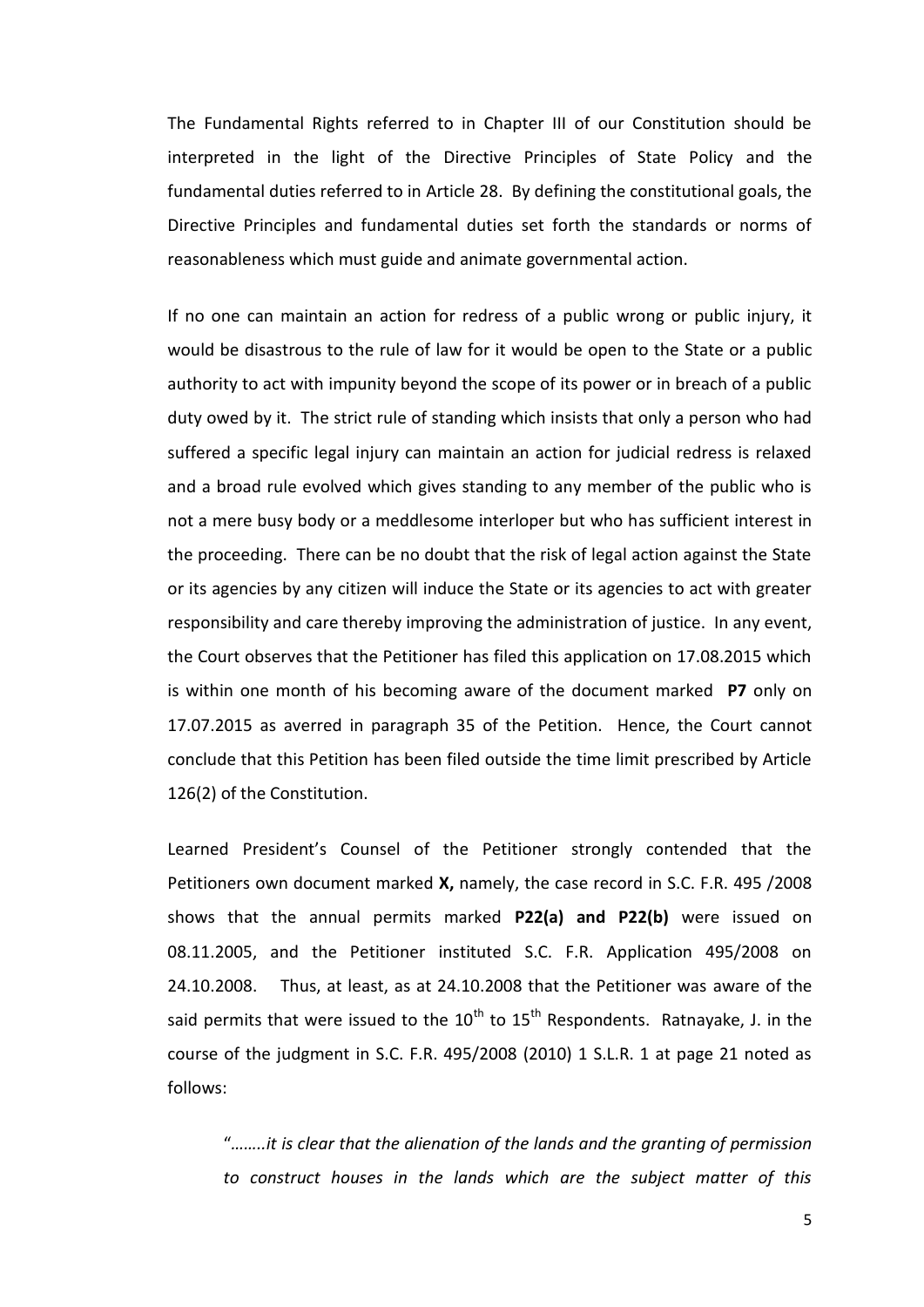*application have been done in violation of the applicable laws and regulations in an arbitrary manner by the 1st Respondent Authority thereby violating Article 12(1) of the Constitution.* 

*Due to the above reasons, I hold the 1st Respondent Authority has violated Article 12(1) of the Constitution by (i) alienation and (ii) granting of permission to construct houses in respect of the lands which are the subject matter of this application."* 

The Judges of the apex Court cannot shut their eyes to injustice, otherwise, the apex Courts would not be able to perform the high and noble role which it was intended to perform according to the faith of the Constitution. The Court cannot permit a repetition of a wrong action by the  $1<sup>st</sup>$  Respondent Authority after the judgment was delivered in 2010. For the reasons set forth above, I overrule the first Preliminary Objection.

The Second Preliminary Objection of the Learned President's Counsel for the  $10^{\text{th}}$ ,  $11<sup>th</sup>$ , 12, 13<sup>th</sup>, 14<sup>th</sup> and 15<sup>th</sup> Respondents was that the Petitioner has failed to comply with Rule 44(1)(b) of the Supreme Court Rules of 1990 as the Petitioner has failed to name the Respondents in compliance with the Rules.

Rule 44(1)(b) of the Supreme Court Rules of 1990 provides as follows :-

*"Where any person applies to the Supreme Court by a Petition in writing, under and in terms of Article 126(2) of the Constitution, for relief and redress in respect of an infringement or imminent infringement, of any fundamental right or language right by executive or administrative action he shall :*

*(b) name as respondents the Attorney General and the person or persons who have infringed or are about to infringe, such right;*

It must be noted that in terms of Article 126(4) of the Constitution, the Supreme Court has the power to grant such relief or make such directions as it may deemed just and equitable in respect of any Petition. This Court in *Jayanetti Vs. Land Reform*